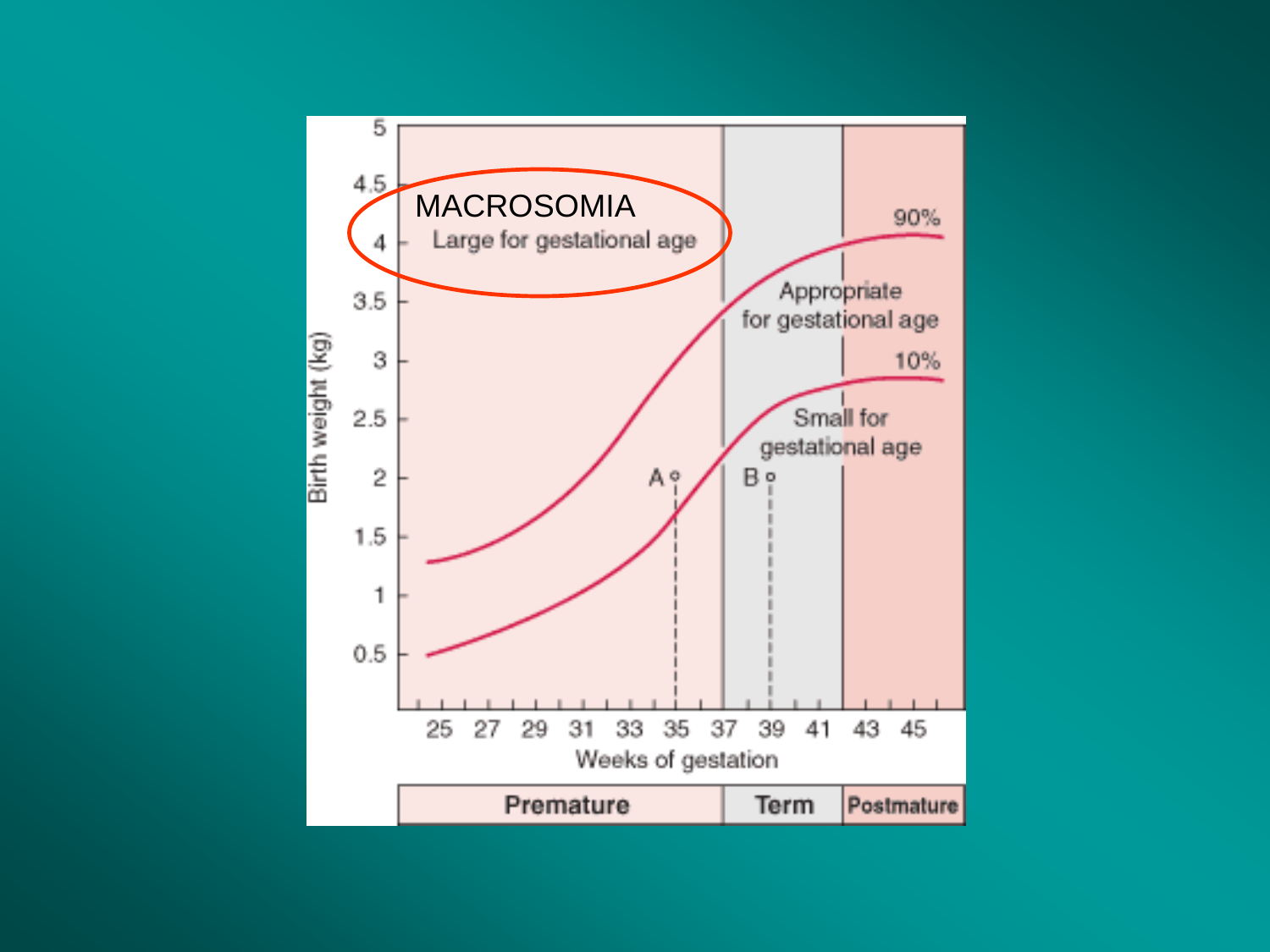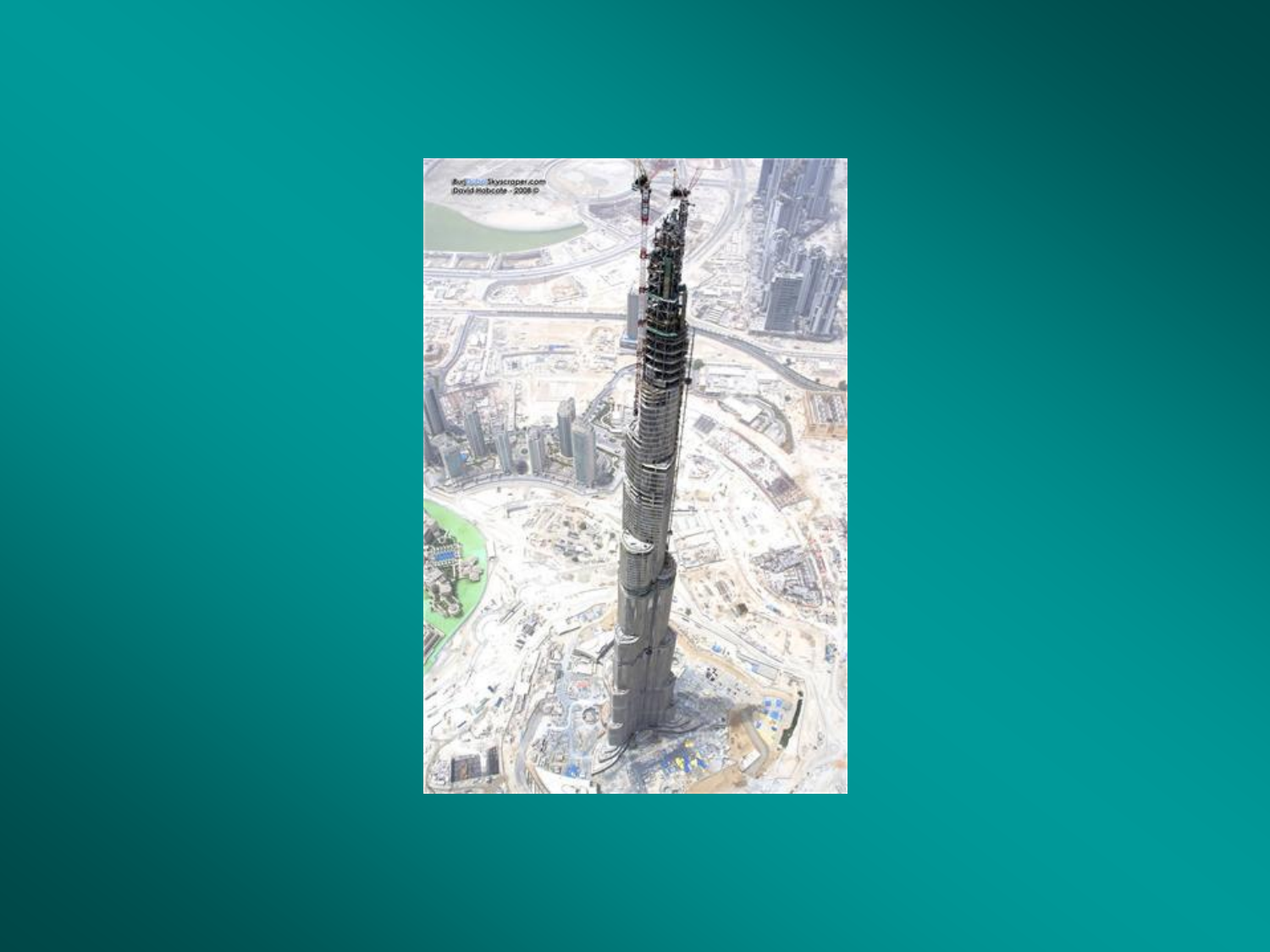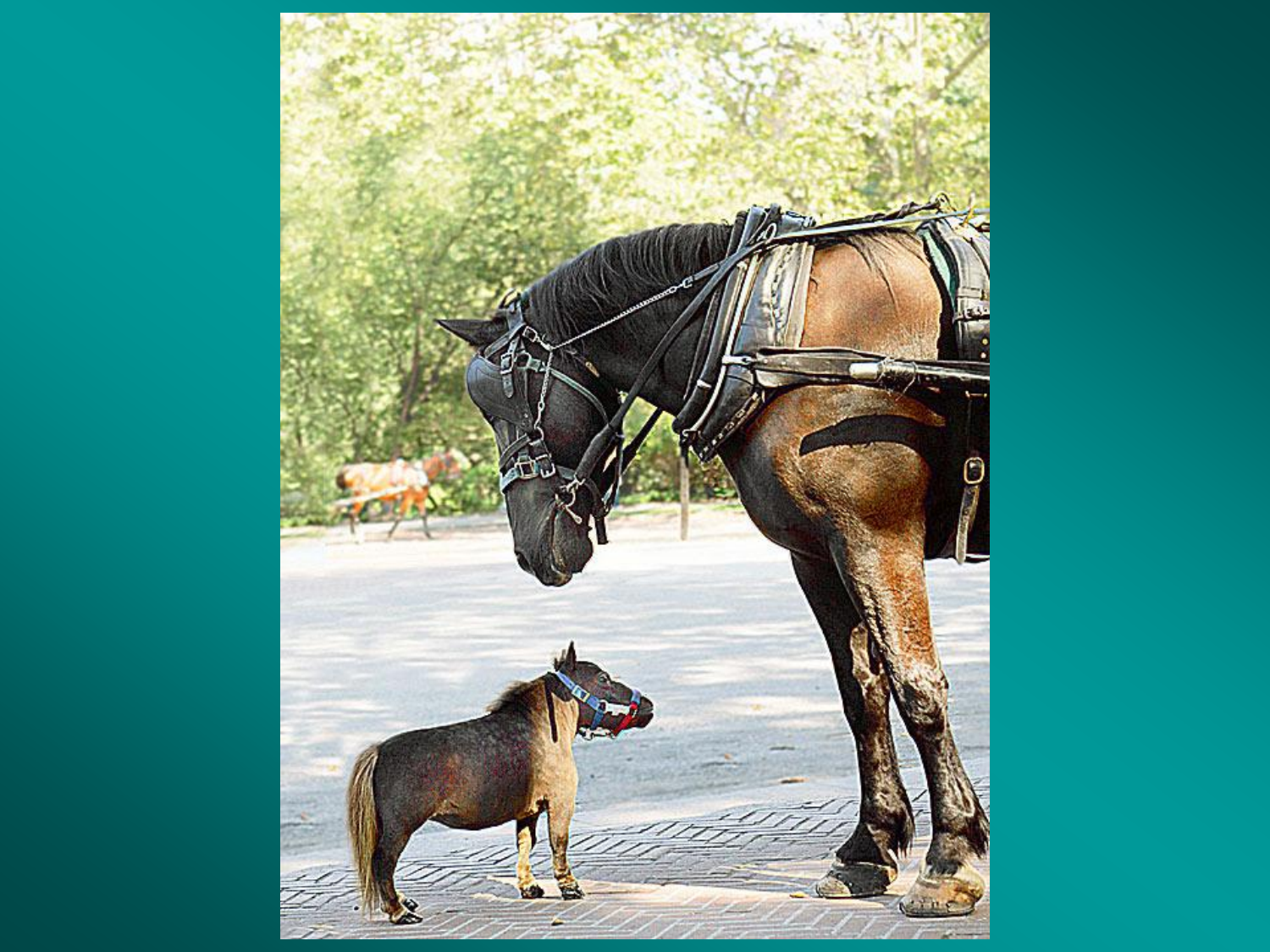### Neonatal problems associated with Macrosomia



#### $"$  R I C H M A N"

- R Respiratory Distress Syndrome
- I Injuries at birth (Erbs palsy)
- C Cardiac (septal hypertrophy)
- H Heme (Polycythemia, hyperbilirubinemia)
- M Metabolic (Hypoglycemia, hypocalcemia)
- A Alimentary issue (dysplasia, atresia)
- N Neuro (poor feeding, Erbs palsy)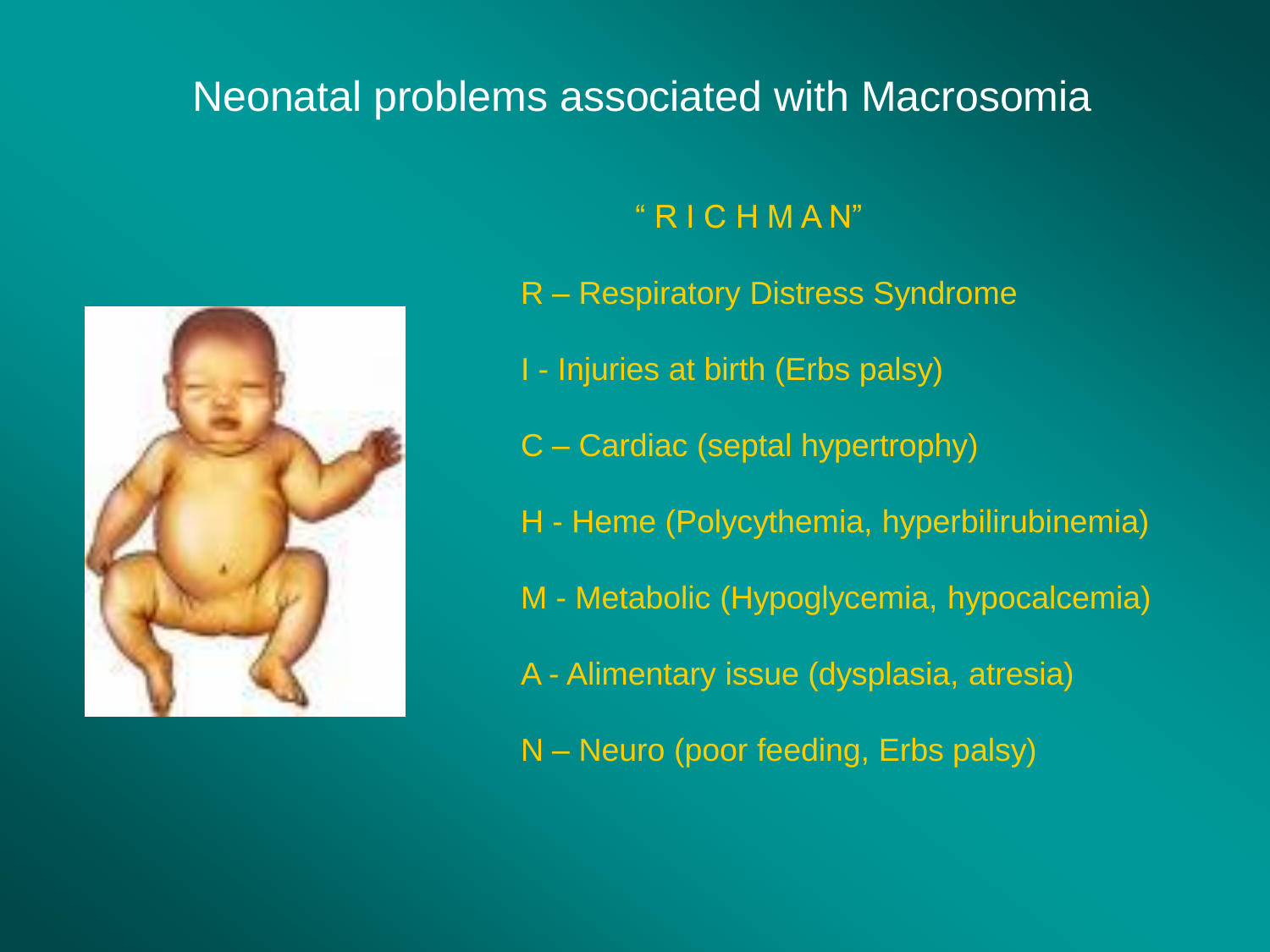The association between birthweight 4000 g or greater and perinatal outcomes in patients with and without gestational diabetes mellitus.

Esakoff et al. Am J Ostet Gynecol 2009; 200:672.e1-672.e4

Type of study:

Observational study (retrospective)

Level of evidence :

IV, recommendation C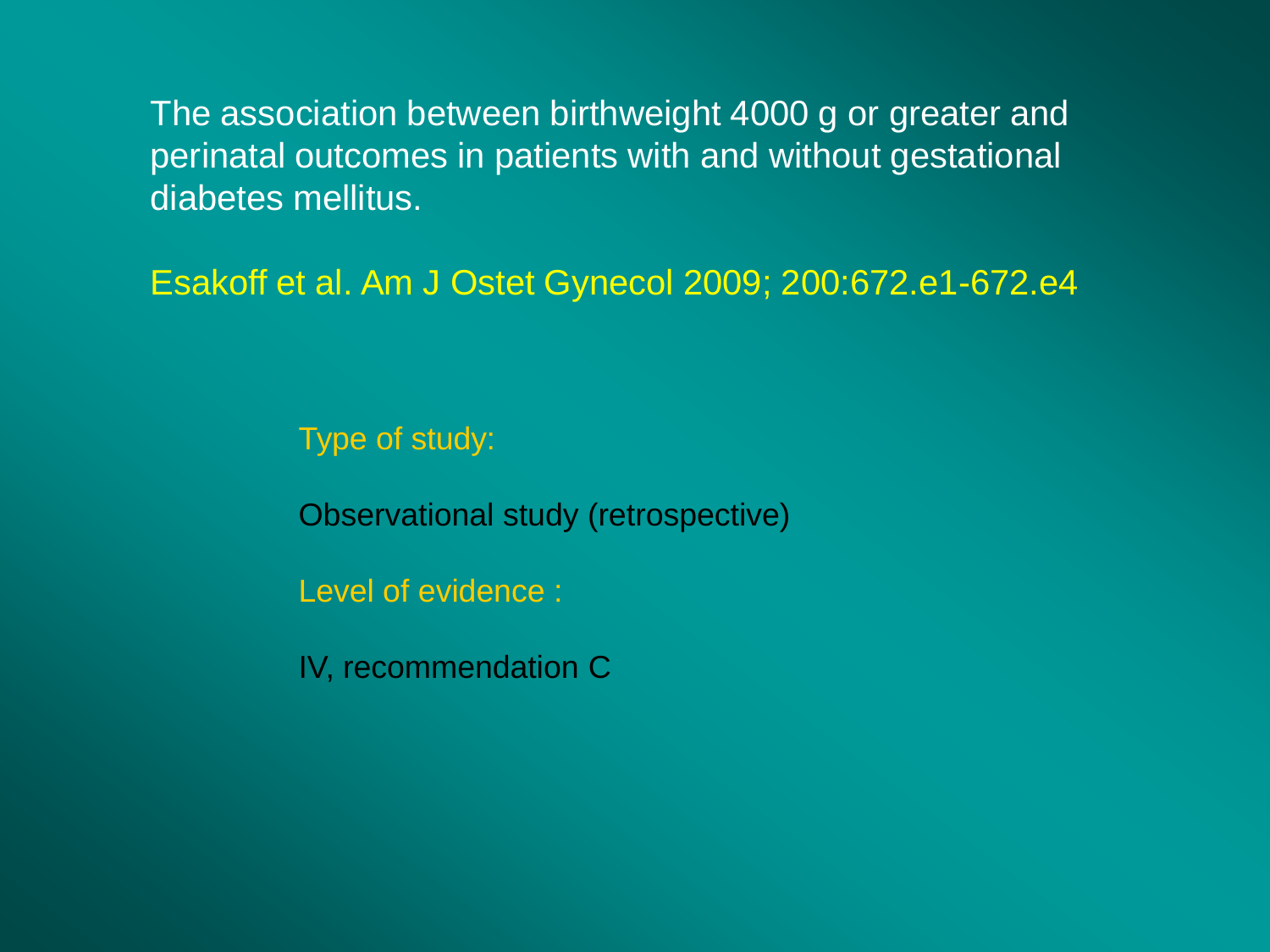### Level of Evidence / Recommendation



http://www.cebm.net/index.aspx?o=1025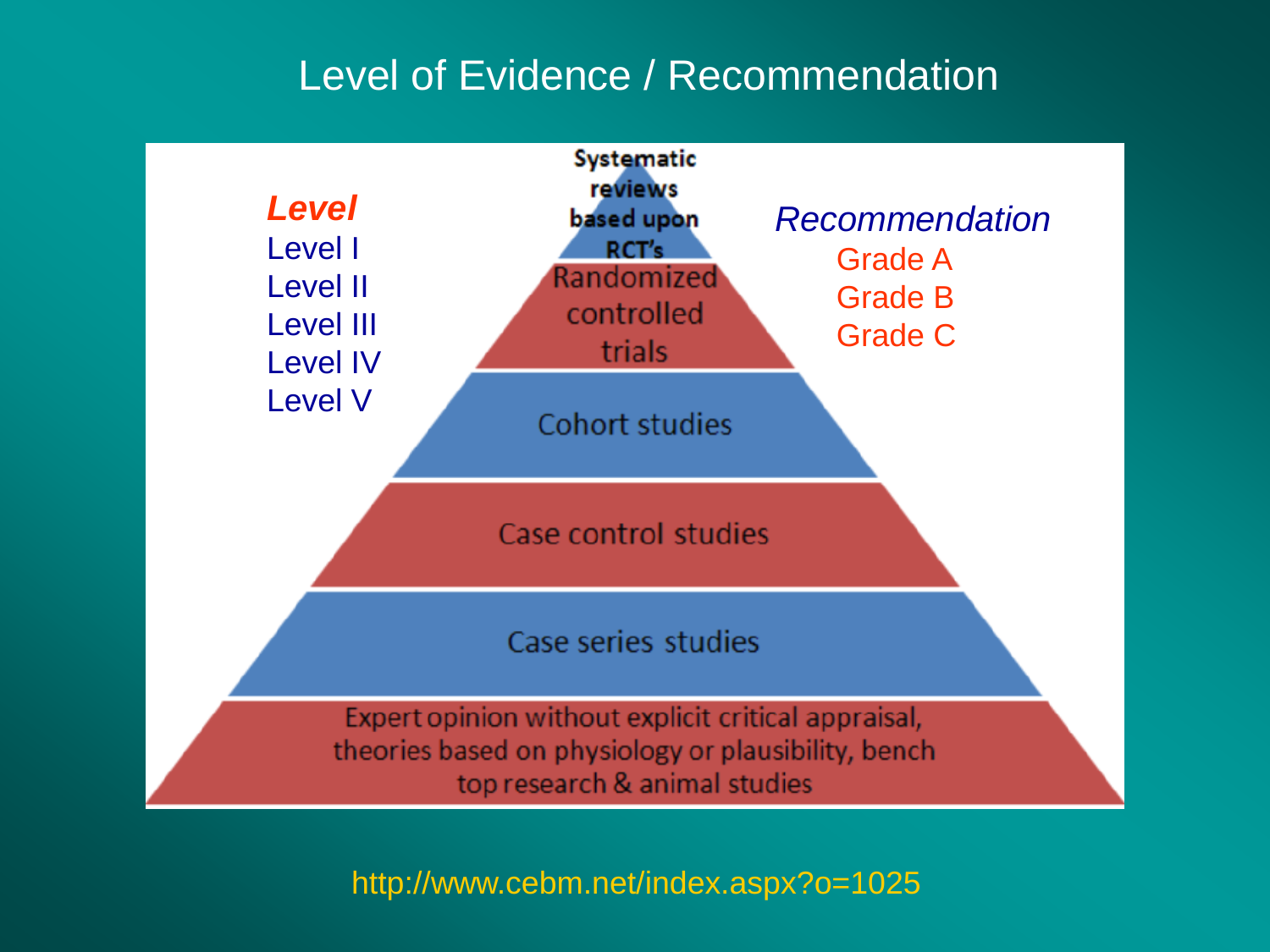## Birth weight and neonatal outcome

Type of study:

Observational study (retrospective)

Level of evidence :

IV, recommendation C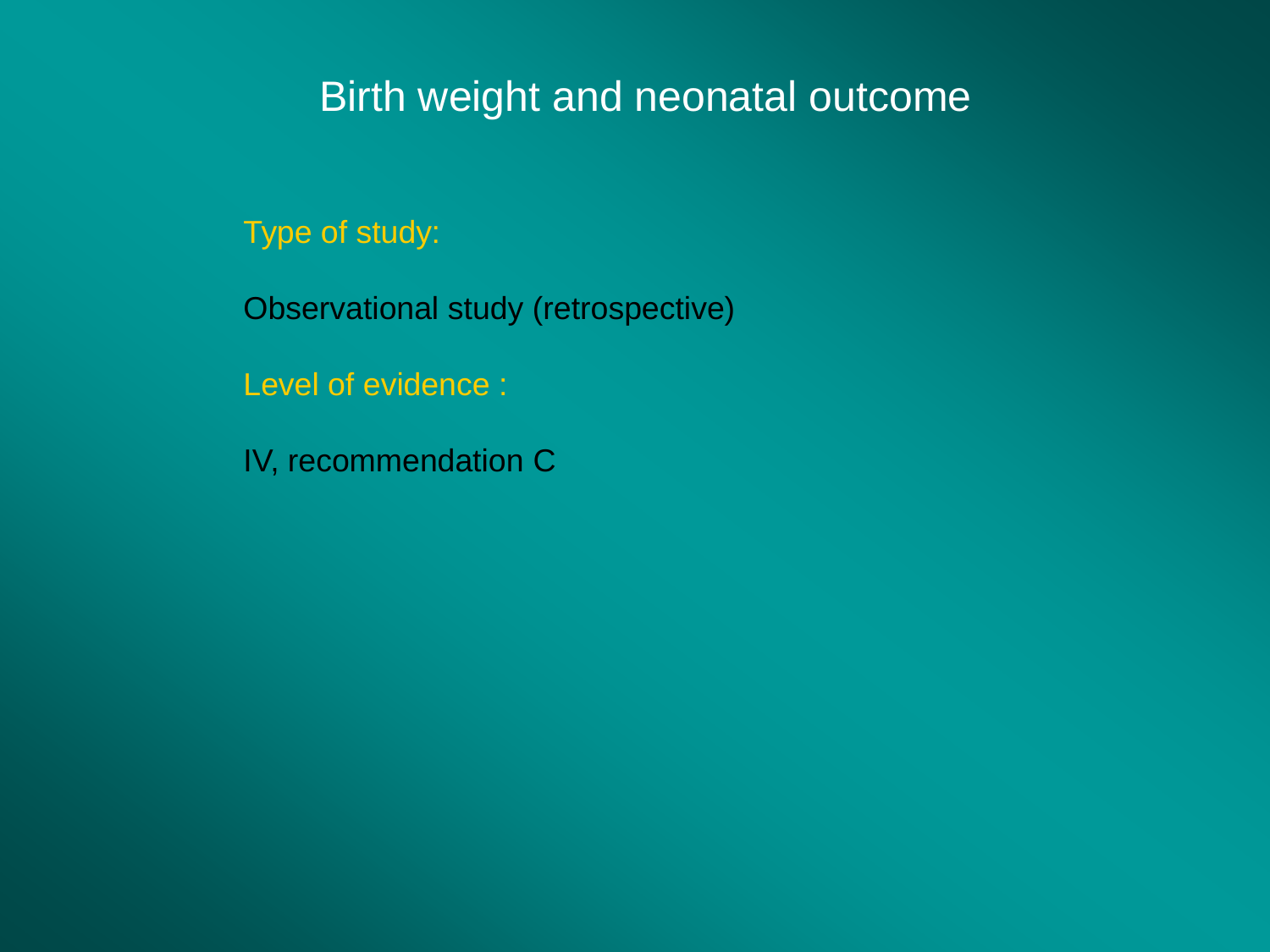# Overview of the article

**Abstract:**

Conclusion – no mention of GDM (wisely written). Weight alone affect the outcome

**Introduction:**

4 groups: GDM-no LGA, GDM-LGA, no GDM- no LGA, LGA-no GDM (what was the hypothesis?)

**Methods:**

Definition (GDM, hyperbilirubinemia, RDS, hypoglycemia) – well described, reproducible

**Stats:** 

strong, well done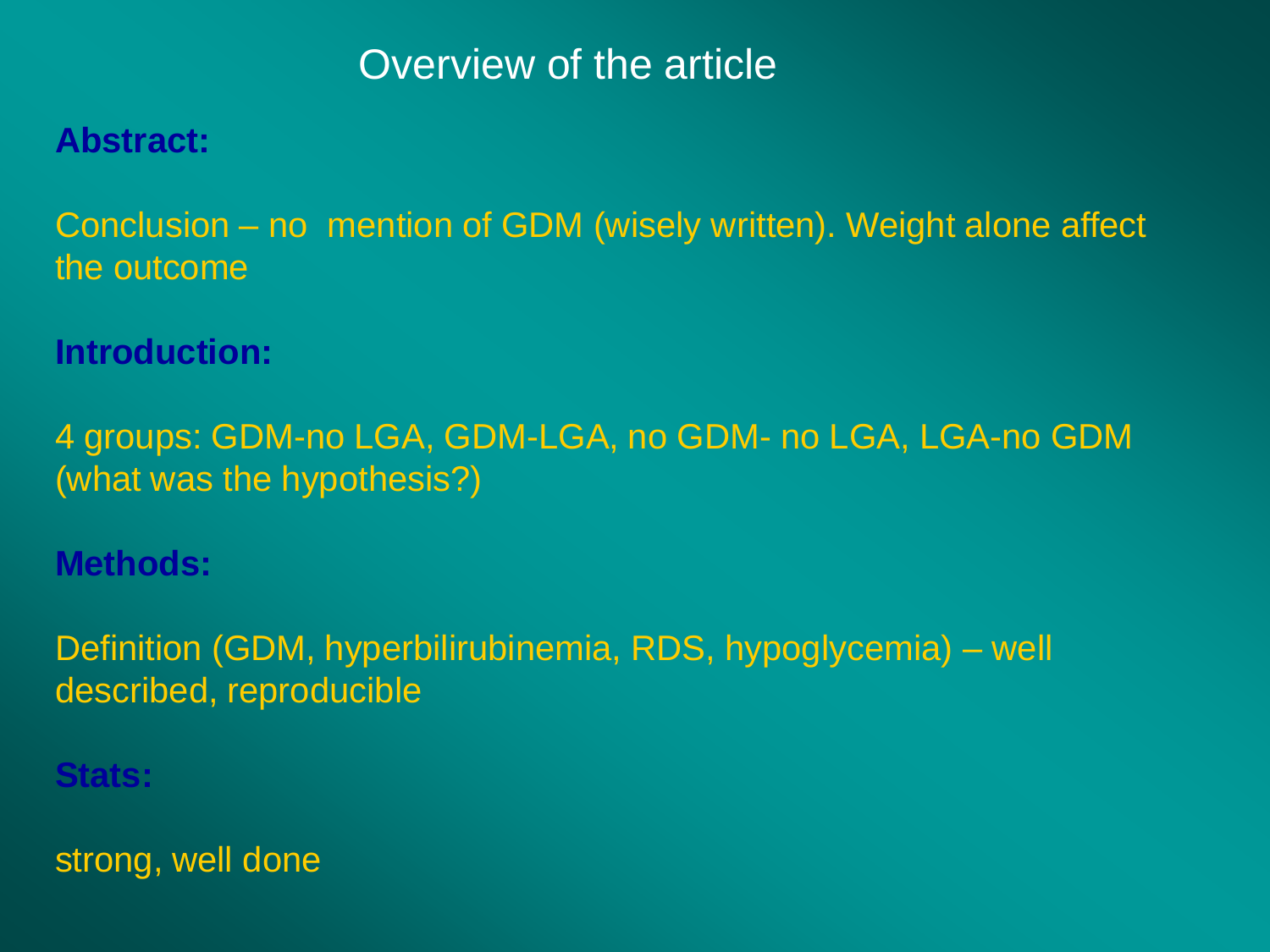# Overview of the article

**Results:**

BW > 4000g is associated with bad outcome (with GDM or without GDM), however GDM increases the risk further.

**Discussion:**

Genetic (less metabolic complications, tall mom less likely to have birth injury associated with macrosomic fetus) Intrauterine environment – GDM Outcome: Polycythemia vs hyperbilirubinemia (others "RICHMAN") Strength and weakness

**Conclusion:**

Fetal anthropometrics - future research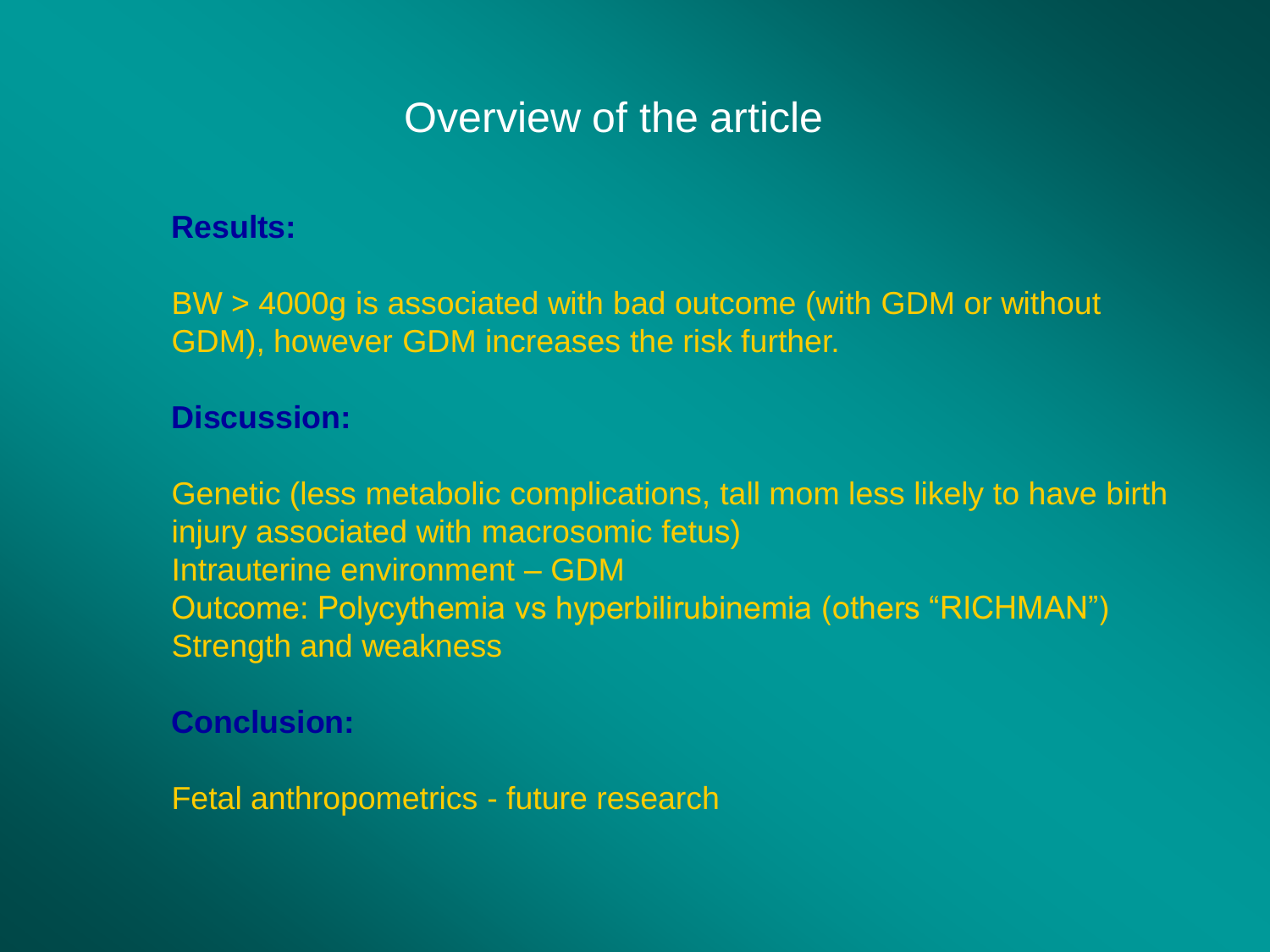#### Birth weight and neonatal outcome

*Post review questions:*

Does it add any new information/knowledge?

Are you going to change your practice basing on the paper?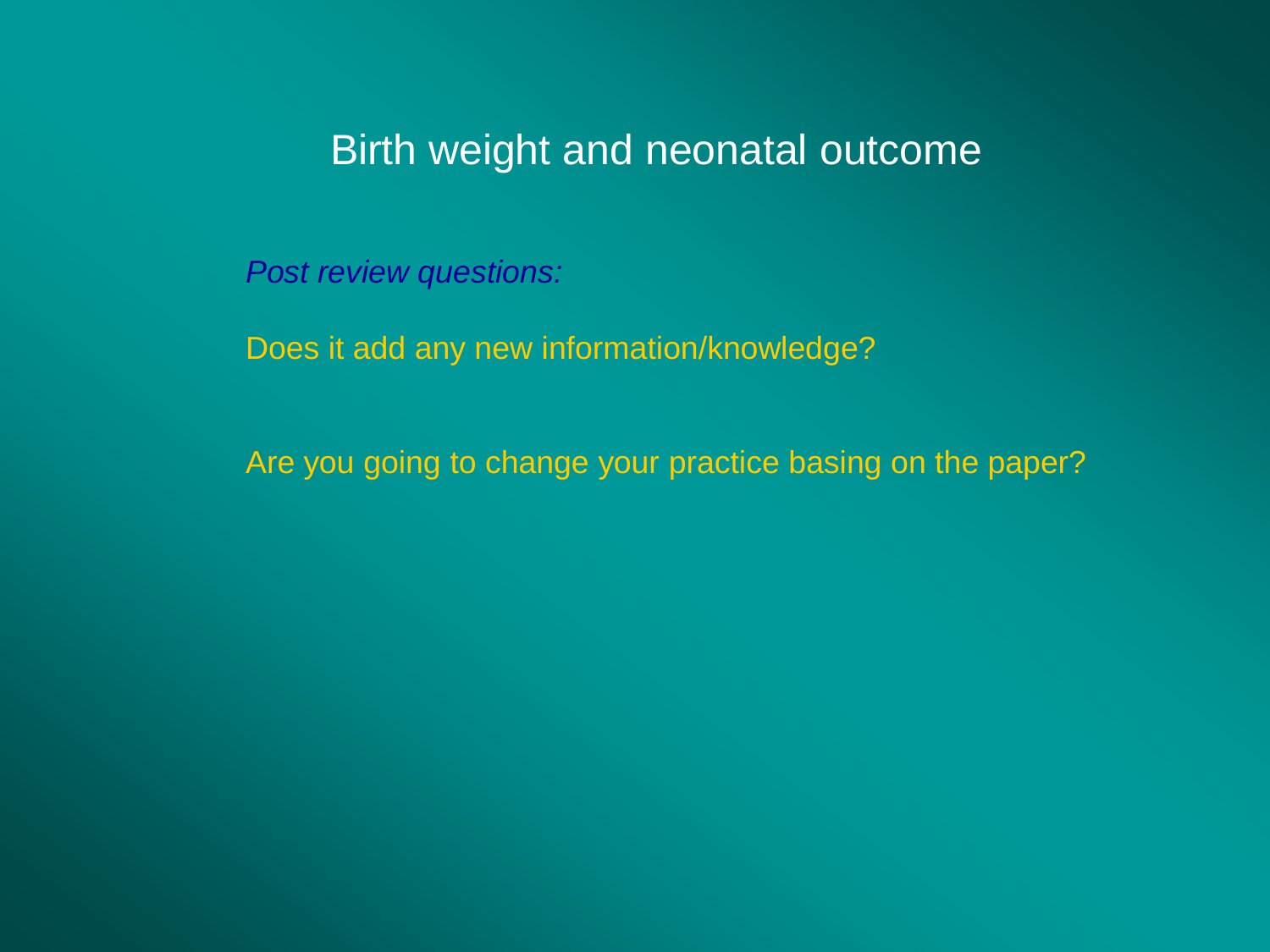